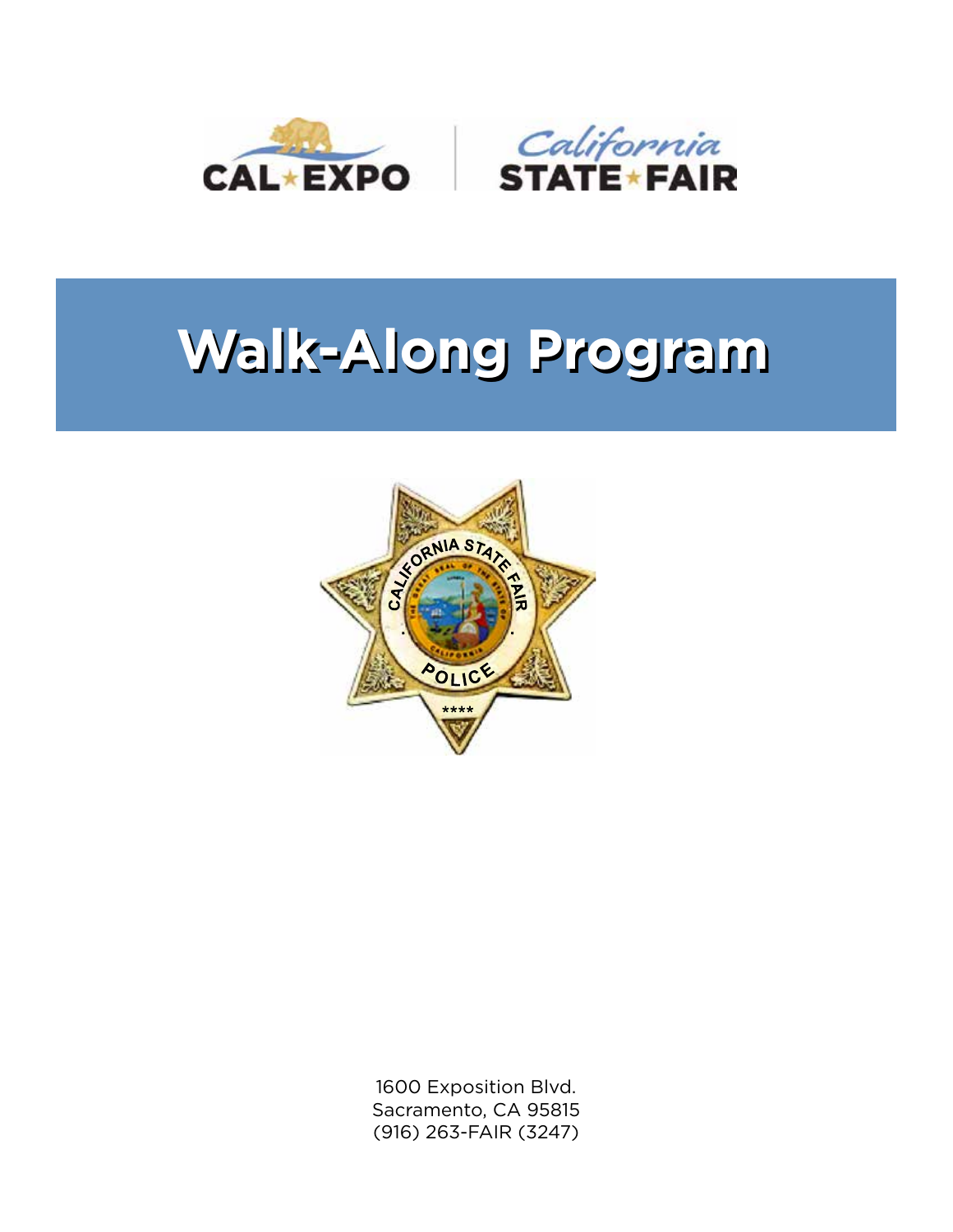#### **What is the Walk-Along Program?**

The California State Fair Walk-Along program is an opportunity for community members to work hand-in-hand with the California Exposition & State Fair police officers during the California State Fair. Walk-Alongs help solidify the relationships between law enforcement and the public.

## **How does it work?**

Individuals interested in participating in Walk-Alongs are paired with law enforcement teams and together they patrol the grounds during the California State Fair. This unique partnership supports and reinforces Cal Expo's zero tolerance policy regarding negative behavior.

# **Who can participate?**

Anyone age 18 years or older can apply to become involved in the California State Fair Walk-Along program. Ideal candidates are those who are physically capable of walking long distances (2 - 3 miles in a shift) in temperatures ranging from 80 - 100+ degrees. Men and women are welcome, however, space is limited. Cal Expo reserves the right to screen all applicants. Applicants are subject to Megan's Law screenings. Those who are currently on criminal probation or parole, or have been on parole in the past, are not eligible to volunteer for the program.

# **When do volunteers participate?**

Participation is on evenings and weekends during the annual California State Fair at Cal Expo in Sacramento. Participants are expected to check-in at the Cal Expo Upper Police Department office at 7:00 p.m. each evening they are scheduled. Volunteers are required to commit to at least one three hour shift each Fair season to remain active in the program.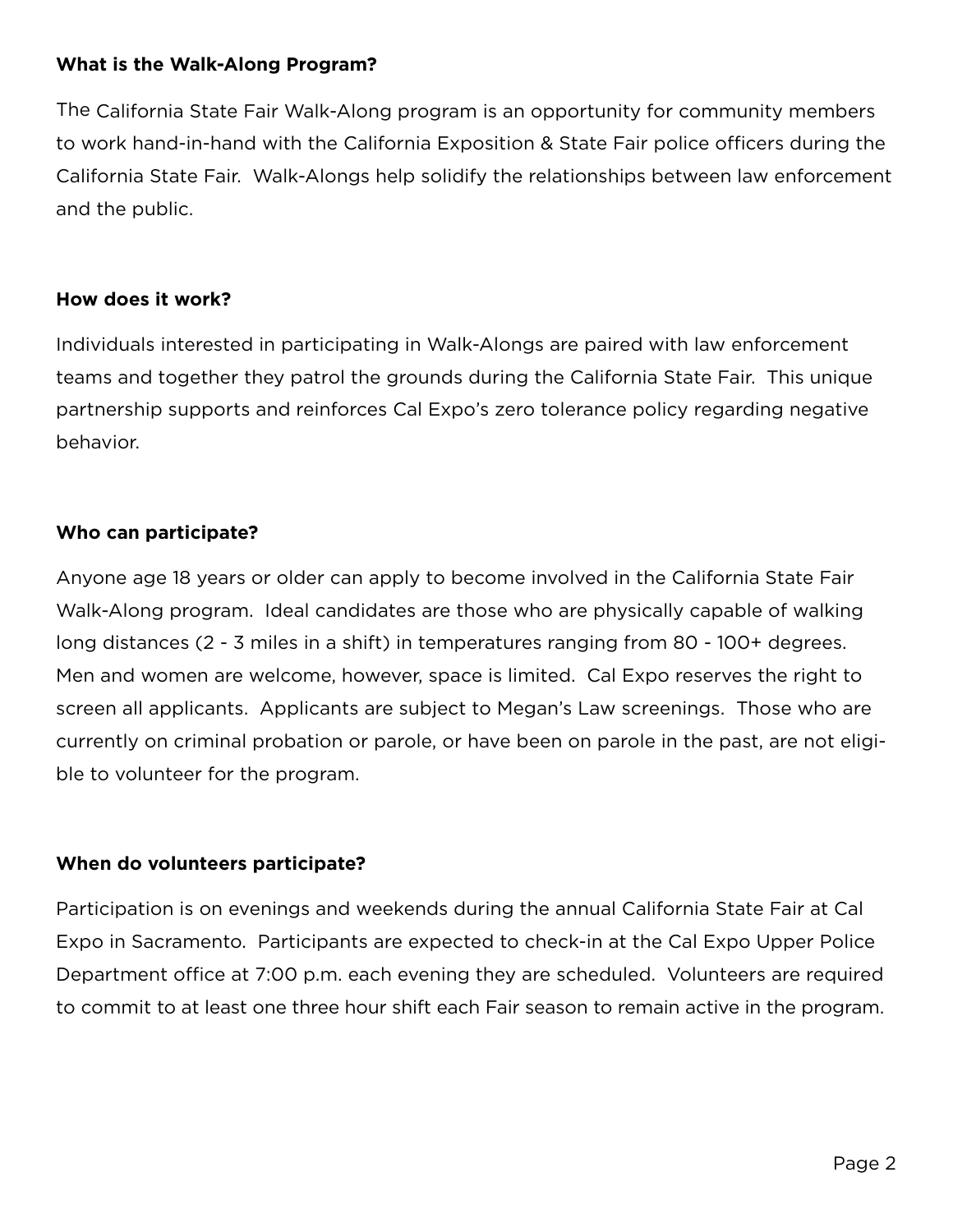## **Walk-Along Patrol Guidelines**

- 1. The primary role of a Walk-Along volunteer is to support law enforcement by observing and acting as a community liaison.
- 2. Volunteers are encouraged to engage the officers in conversation. If the officers are not dealing with an issue, volunteers should feel free to ask the officers any questions regarding procedures, officer experience and/or training, or other issues specific to the Fair.
- 3. If the officers become involved in an incident, the volunteers are not to involve themselves. The volunteer is expected to step back and observe. Once the incident is resolved, the volunteer is encouraged to ask questions of the officer(s) regarding law enforcement procedures. This is an excellent opportunity for volunteers to become better informed about policies and procedures.
- 4. Walk-Along vests are very identifiable to the public. Volunteers should expect to receive questions from the public and be prepared to respond accordingly. If the volunteer is unsure of the answer, the question should be directed to the officer(s).
- 5. If a public contact by the officers becomes violent, the volunteer should move to a point of safety. If the volunteer becomes separated from the officers, the volunteer should return to the Upper Police Department where they can be reunited with the officers.
- 6. Volunteers are expected to follow patrolling officers on all calls for service and follow-up activity. The officers may become too busy to ensure the volunteer is following. As such, it is the volunteer's responsibility to follow their assigned officers and keep up unless told otherwise. This includes entering the booking area and observing the processing of arrestees.
- 7. If a volunteer observes a potential safety problem while walking with the officers, the volunteer is expected to point it out to the officers. The volunteer should not initiate action with the public on their own unless requested by the officers.
- 8. Any volunteer who attempts to verbally or physically become involved with a police situation will be removed from the Walk-Along program. The only exception is if an officer specifically requests the assistance of the volunteer.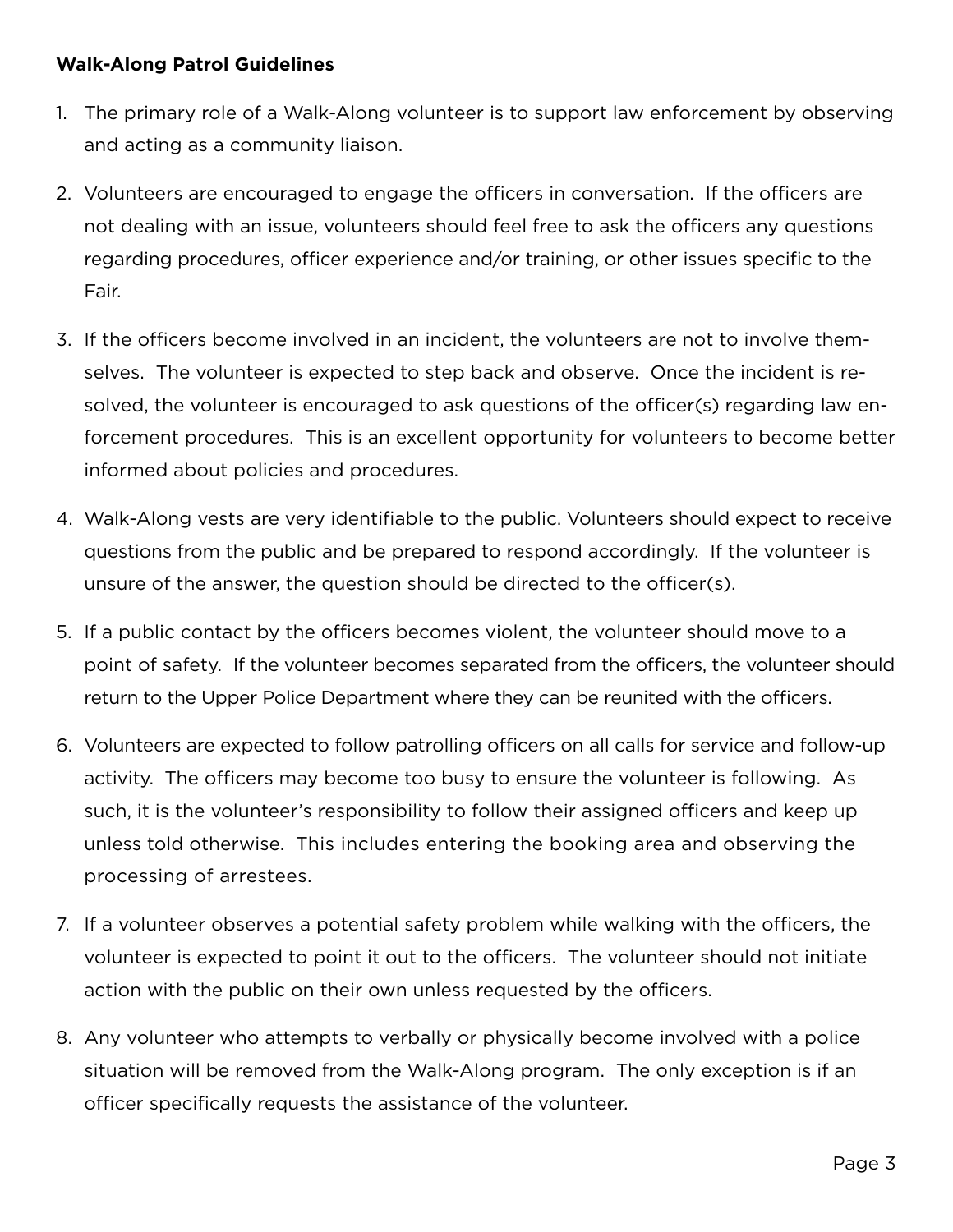# **Dress Code**

Comfortable clothing is encouraged (i.e. shorts of an appropriate length; sturdy walking shoes; sunglasses and/or visors; sunscreen). Some evenings may turn cool, so a light jacket is encouraged. A vest will be issued upon arrival.

#### **How to sign up?**

First, fill out a Volunteer Application form. Applications may be picked up from the front counter of Cal Expo's Administration Building or the Cal Expo Police Department Office (located east of the Cal Expo Main Gate on the inside) during the hours of 8:00 a.m. to 4:00 p.m.. Second, sign up to attend a mandatory official Walk-Along orientation session. You will be notified when the session will be scheduled.

On the next page are the guidelines and procedures for participation. These procedures are important for maintaining the integrity of the program and will be strictly enforced. We appreciate your interest and are happy to answer any questions you may have.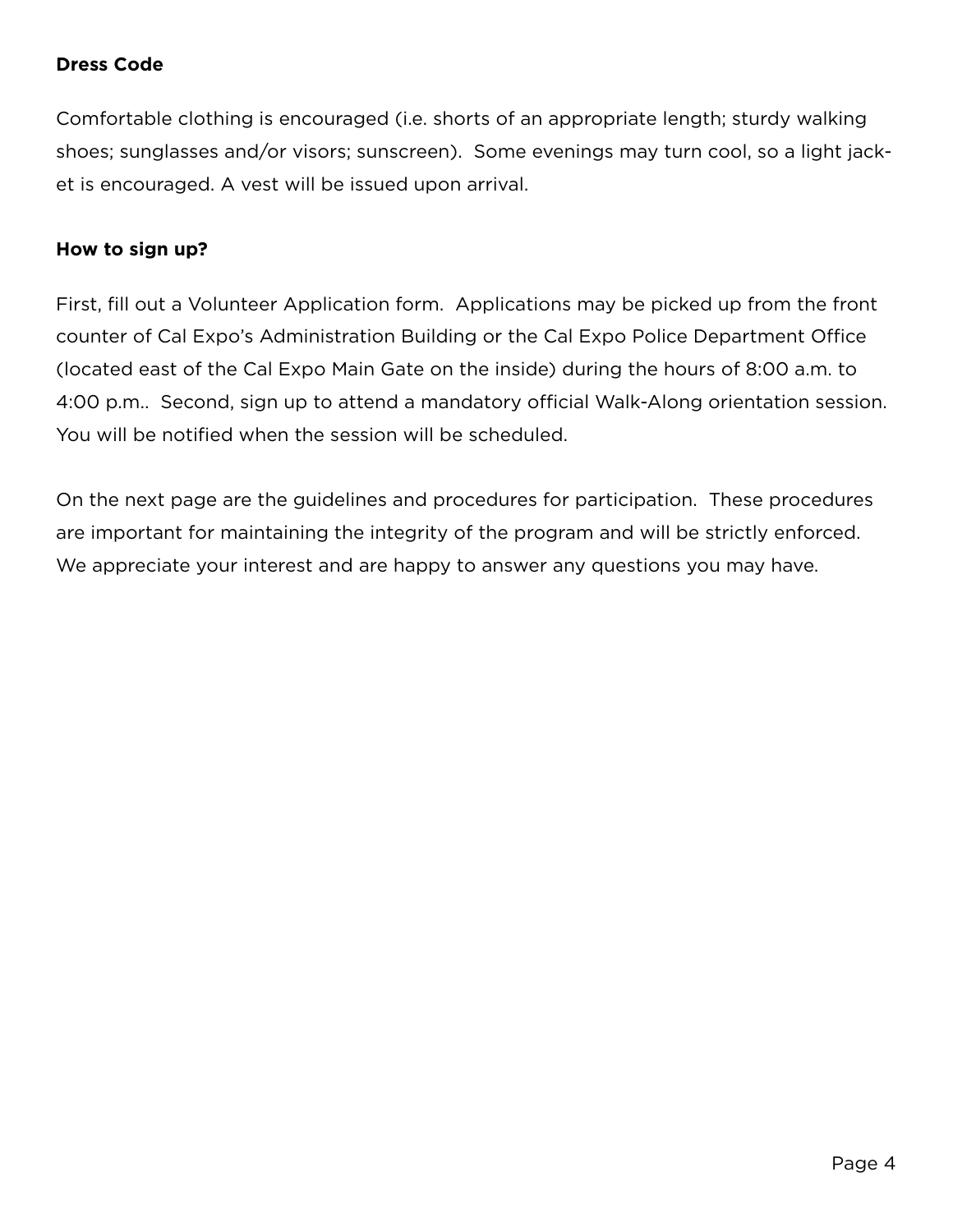### **Check-in Procedures**

- 1. Volunteers should enter through Gate C on Exposition Boulevard. A list of the names of the volunteers scheduled that day will be left with the admissions employee at the gate. Volunteers should then park in "C/D" lot.
- 2. Volunteers will be granted admittance through any public entrance via issued credentials and will be issued a parking pass. Volunteers will only be granted gate entrance on the days they are scheduled to volunteer. Anyone identified as violating this privilege will be terminated from the program.
- 3. Friends and family who accompany the Walk-Along participant to the Fair will be required to pay admission and will not be allowed to patrol with the volunteer.
- 4. Volunteers should report to the Upper Police Department on the east side of the Main Gate. A sign-in binder will be located at the public counter. Volunteers will sign in next to their name on the appropriate date.
- 5. All volunteers are expected to be on time and report for the assignment no later than 7:00 p.m.. Volunteers who arrive early will be expected to wait. No assignments will be made prior to 7:00 p.m..
- 6. A Police supervisor will respond to the Upper Police Department at 7:00 p.m. and assign the volunteer to a team of officers. Tardiness will result in the volunteer not being allowed to participate on that date.
- 7. If you know you will be late or unable to volunteer on the day you scheduled, please email police@calexpo.com.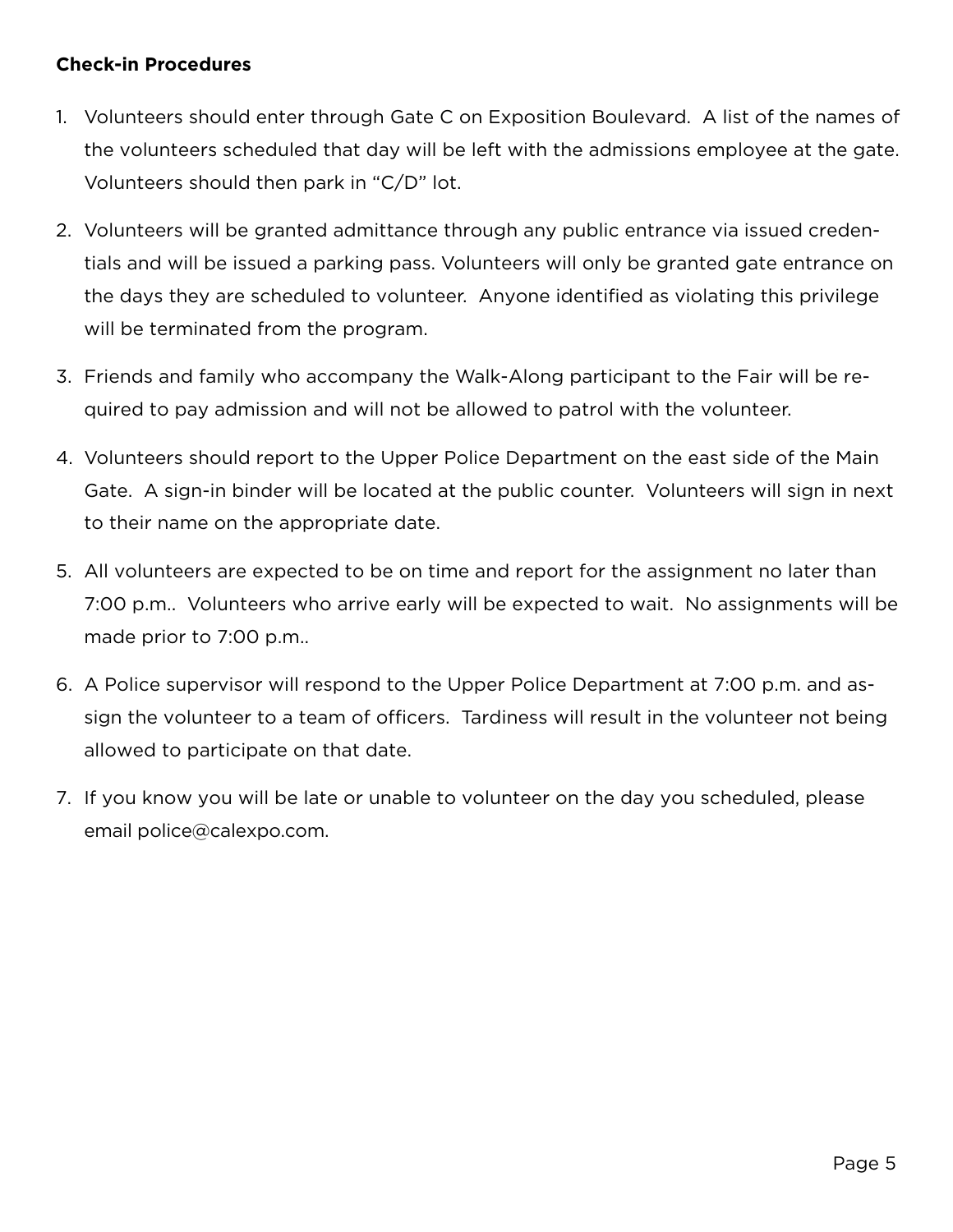# **How to Apply?**

- 1. All first-time volunteers in the Walk-Along program are required to attend an official Cal Expo orientation session prior to the start of the annual State Fair.
- 2. Volunteers must first complete and submit a Cal Expo Volunteer form and a Megan's Law form. Cal Expo reserves the right to screen all applicants. Applicants are subject to a Megan's Law screening prior to their volunteer status becoming active.
- 3. The total number of volunteers in the program will be limited to fifty (50) to allow for full participation. When positions become open, those who have submitted applications will be notified.
- 4. Volunteers cannot currently be on criminal probation, parole, or have been on parole in the past. Any volunteer found in violation of this rule is subject to immediate removal from the program.
- 5. Volunteers who are the subject of an active criminal investigation during the State Fair will not be allowed to participate in the Walk-Along program. Interested volunteers may re-apply for the program after the matter has been resolved.

#### **General Rules**

- 1. Anyone age 18 years or older may apply to become a California State Fair Walk-Along volunteer.
- 2. All participants must submit the form supplied by the California Exposition & State Fair Police Department indicating the dates they wish to participate during the Fair. If there are changes, the volunteer must notify Sargeant Scott Smitth at 916-263-3050 a minimum of 24 hours in advance and leave a message sadvising of the change.
- 3. Volunteers who show up without having first signed up will be turned away.
- 4. Since the number of officer teams is limited, the number of Walk-Alongs scheduled each evening will be limited to the following:

| Tuesday, Wednesday, Thursday | four (4) Walk-Alongs |
|------------------------------|----------------------|
| Friday, Saturday, Sunday     | six (6) Walk-Alongs  |
| Last Saturday                | ten (10) Walk-Alongs |